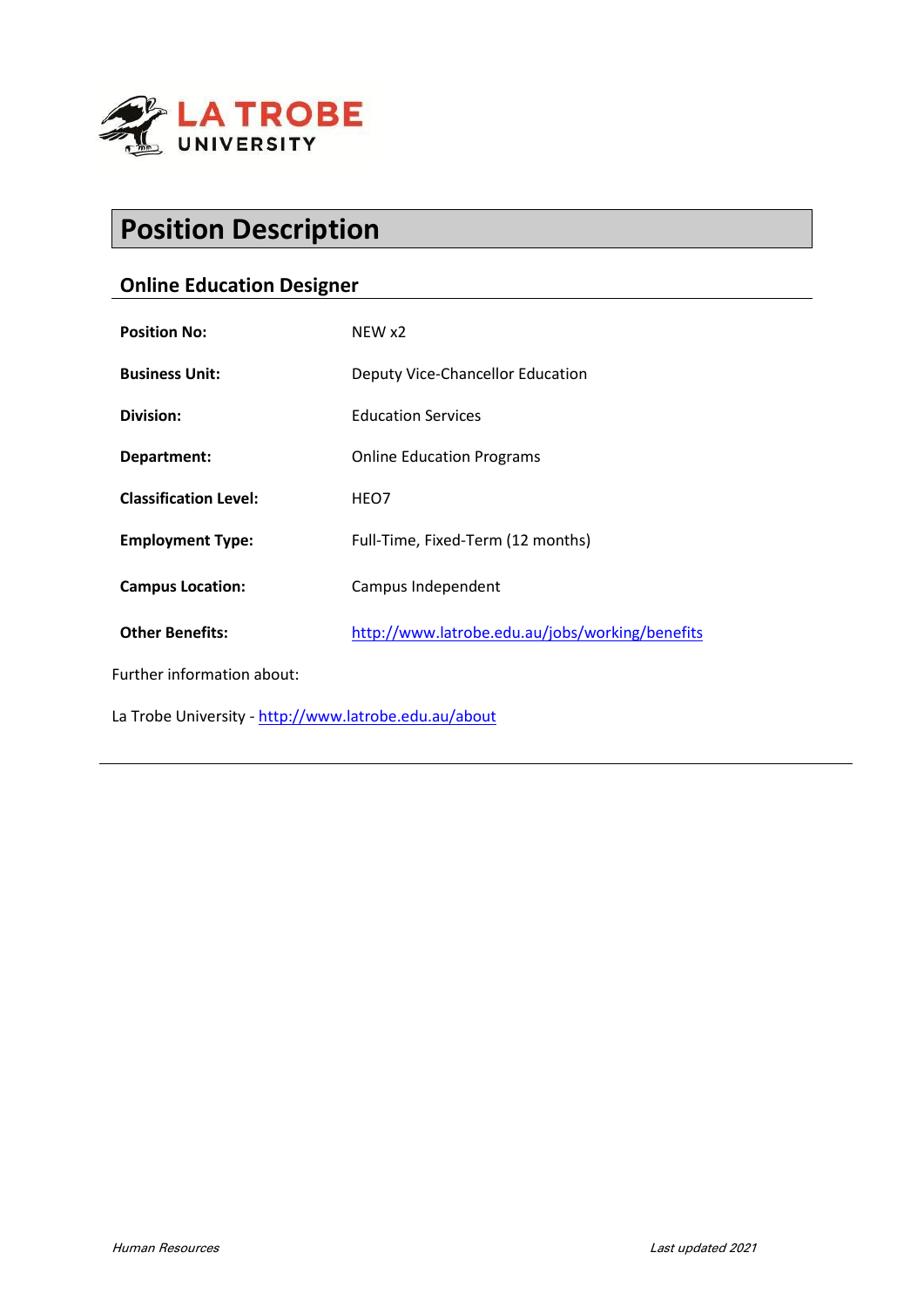#### **Position Context/Purpose**

The position of Online Education Designer reports to the Senior Online Education Designer. The position will support the provision of high-quality online course and curriculum design support to the schools, and effective delivery of online education advancement activities across the University.

# **Duties at this level will include:**

- Design and deliver high quality, best-practice quality online course and curriculum design support to schools.
- Design and deliver high quality professional development in online pedagogy and design.
- Anticipate support needs of Schools and provide expert advice on online curriculum design and delivery.
- Support schools to manage the local delivery of online education activities.
- Contribute to the development and delivery of educational recognition programs.
- Maintain continuous improvement of services, accountability and quality within online education programs and activities.
- Provide advice to the Academic Coordinator, Online Education Programs on the effectiveness of online education advancement activities across the University.

# **Essential Criteria**

# **Skills and knowledge required for the position**

- An undergraduate qualification in any field and significant education design experience, or an equivalent alternate combination of relevant knowledge, training and/or experience.
- Specialist expertise in the design and delivery of targeted and engaging online subjects and courses.
- Demonstrated ability to deliver targeted, effective, evidence-based professional development activities in online learning, across multiple learning and teaching approaches and disciplines.
- Demonstrated experience in developing interactive, authentic, user-centred online learning activities.
- Demonstrated capacity to work quickly to problem solve, develop and implement effective and accountable plans for project delivery, and to manage priorities in a matrix team environment.
- Well-developed verbal and written communication skills, with demonstrated ability to engage collegially and effectively with both academic and professional colleagues, and the ability to negotiate effectively with all stakeholders.

#### **Capabilities required to be successful in the position**

- Knowledge of own strengths, weaknesses and biases modifying behaviour, based on selfreflection and feedback, to respond to others with empathy and act on feedback to improve knowledge, skills and behaviour.
- Ability to work collaboratively, demonstrate inclusivity and tailor communication in a way that is meaningful to the audience – consistently modelling accountability, connectedness, innovation and care.
- Demonstrated creative and critical thinking, ability to generate ideas to solve local problems and recommend improvements to current work practices.
- Ability to make sense of data to inform decision making implementing ideas to improve local practices.